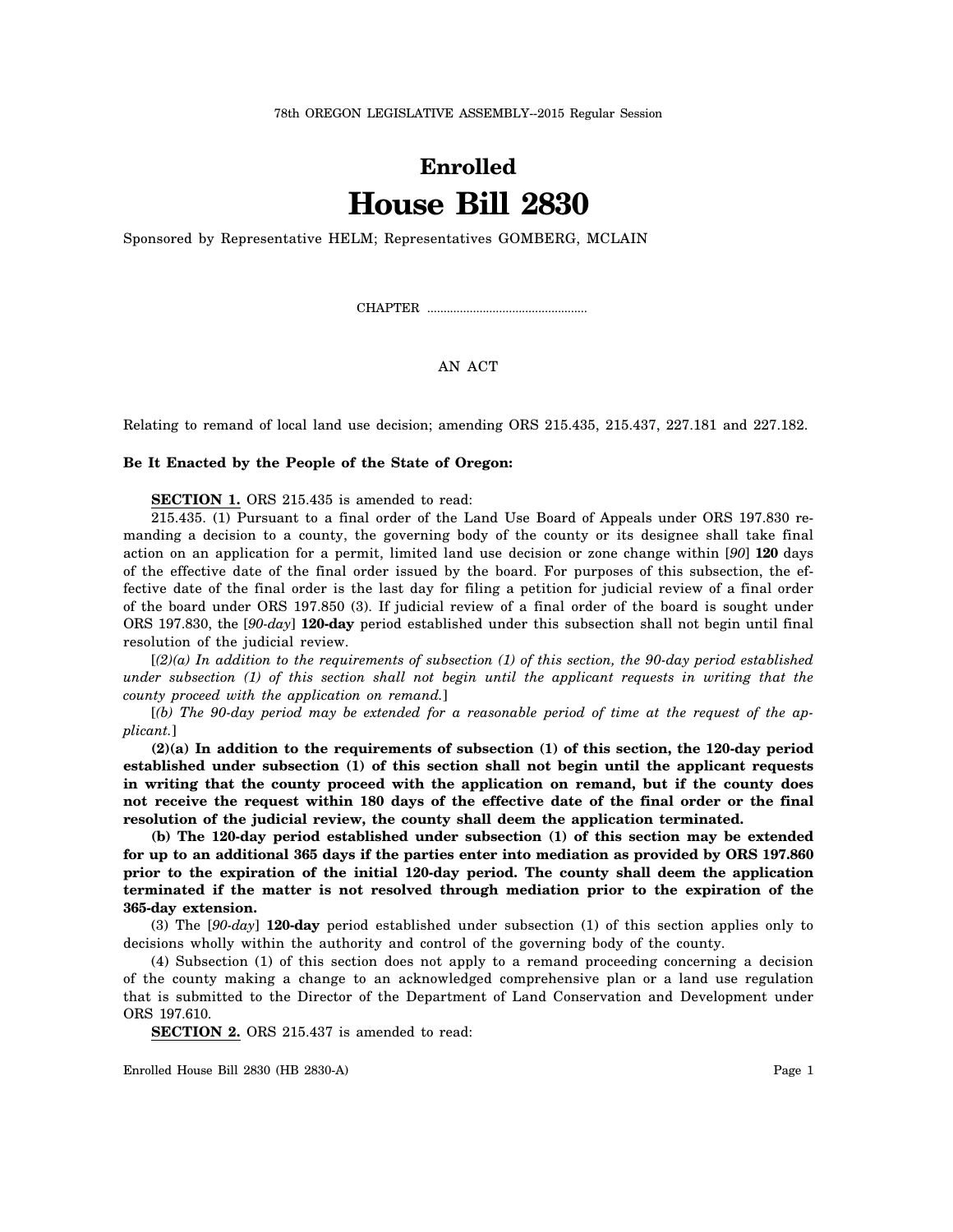215.437. (1) If the governing body of a county or its designee fails to take final action on an application for a permit, limited land use decision or zone change within [*90*] **120** days as provided in ORS 215.435, the applicant may file a petition for a writ of mandamus as provided in ORS 34.105 to 34.240. The court shall set the matter for trial as soon as practicable but not more than 15 days from the date a responsive pleading pursuant to ORS 34.170 is filed, unless the court has been advised by the parties that the matter has been settled.

(2) A writ of mandamus issued under this section shall order the governing body of the county or its designee to make a final determination on the application. The court, in its discretion, may order such remedy as the court determines appropriate.

(3) In a mandamus proceeding under this section the court shall award court costs and attorney fees to an applicant who prevails on a petition under this section.

**SECTION 3.** ORS 227.181 is amended to read:

227.181. (1) Pursuant to a final order of the Land Use Board of Appeals under ORS 197.830 remanding a decision to a city, the governing body of the city or its designee shall take final action on an application for a permit, limited land use decision or zone change within [*90*] **120** days of the effective date of the final order issued by the board. For purposes of this subsection, the effective date of the final order is the last day for filing a petition for judicial review of a final order of the board under ORS 197.850 (3). If judicial review of a final order of the board is sought under ORS 197.830, the [*90-day*] **120-day** period established under this subsection shall not begin until final resolution of the judicial review.

[*(2)(a) In addition to the requirements of subsection (1) of this section, the 90-day period established under subsection (1) of this section shall not begin until the applicant requests in writing that the city proceed with the application on remand.*]

[*(b) The 90-day period may be extended for a reasonable period of time at the request of the applicant.*]

**(2)(a) In addition to the requirements of subsection (1) of this section, the 120-day period established under subsection (1) of this section shall not begin until the applicant requests in writing that the city proceed with the application on remand, but if the city does not receive the request within 180 days of the effective date of the final order or the final resolution of the judicial review, the city shall deem the application terminated.**

**(b) The 120-day period established under subsection (1) of this section may be extended for up to an additional 365 days if the parties enter into mediation as provided by ORS 197.860 prior to the expiration of the initial 120-day period. The city shall deem the application terminated if the matter is not resolved through mediation prior to the expiration of the 365-day extension.**

(3) The [*90-day*] **120-day** period established under subsection (1) of this section applies only to decisions wholly within the authority and control of the governing body of the city.

(4) Subsection (1) of this section does not apply to a remand proceeding concerning a decision of the city making a change to an acknowledged comprehensive plan or a land use regulation that is submitted to the Director of the Department of Land Conservation and Development under ORS 197.610.

**SECTION 4.** ORS 227.182 is amended to read:

227.182. (1) If the governing body of a city or its designee fails to take final action on an application for a permit, limited land use decision or zone change within [*90*] **120** days as provided in ORS 227.181, the applicant may file a petition for a writ of mandamus as provided in ORS 34.105 to 34.240. The court shall set the matter for trial as soon as practicable but not more than 15 days from the date a responsive pleading pursuant to ORS 34.170 is filed, unless the court has been advised by the parties that the matter has been settled.

(2) A writ of mandamus issued under this section shall order the governing body of the city or its designee to make a final determination on the application. The court, in its discretion, may order such remedy as the court determines appropriate.